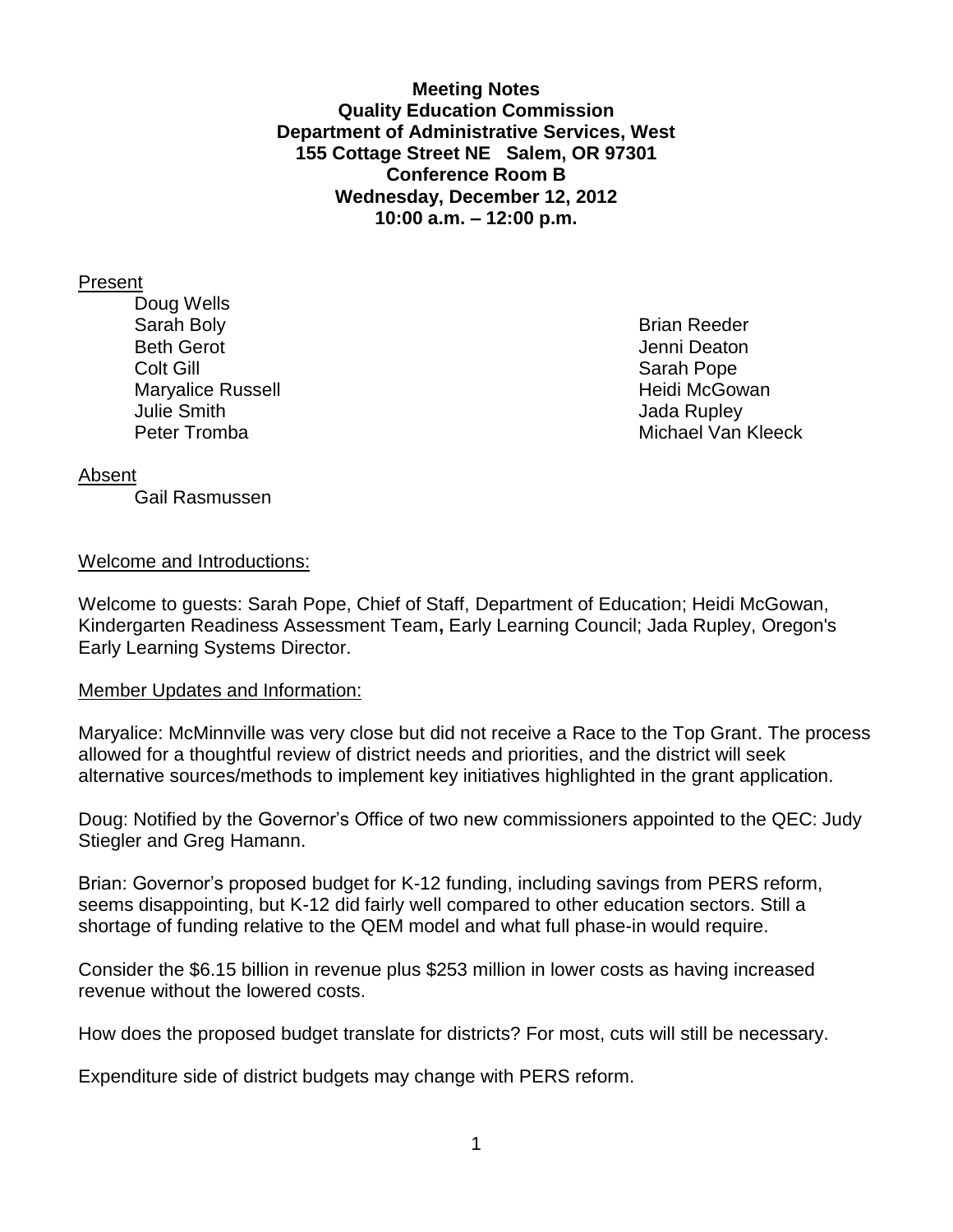Julie: Very busy preparing for the SB 290 pilot. Excited to collaborate with Eugene school district in future months.

Beth and Peter: Report from meeting with Dave Conley, EPIC:

- Dave has not been following the QEC/QEM recently, but does have ideas for future direction.
- Will be working closely with John Tapogna, ECONorthwest in near future.
- In working with model schools in other states, Dave has concluded that a single model school is insufficient in accurately representing the diversity of an entire state.
	- o Consider different prototype model schools, primarily differing around demographics. Makes for a more complicated process, but increases the relevance.
	- $\circ$  Could use statistic approach and change demographic parameters with equations.
- Original model vs. model with new goals applied; how will this change the costing out?
	- o K-12 factors that predict college completion differ from whether or not students will pass the 10<sup>th</sup> grade assessment
	- o EPIC has done work on the metrics to measure students' soft skills; what needs to exist in schools and at the staff development level to teach the soft skills for perseverance
- Dave is shifting his focus from research to weight of evidence
	- $\circ$  It is easy to chase one or two factors for many years, while a body of evidence may be more convincing than all of the research. The QEC may be better served with a focus on evidence than heavily on research.
	- o Dave may have a few compelling sources of evidence for review.

Gresham-Barlow has designed a high performance school finder system, which matches demographics to compare like-schools on performance using OAKS data. The system can specify school level; elementary, middle or high. This tool can open doors for schools to connect with similar buildings for peer consulting and sharing of best practices.

ECONorthwest also has a comparable tool that factors in the growth model. (Need to be aware of the growth ceiling that impacts data for many high performing schools to avoid misjudgments.)

# Next Steps for QEC Moving Forward

The QEC is interested in expanding to cover the PK-20 continuum. Other councils/commissions seem to be doing comparable work, and guidance for relevant future direction would be appreciated to reduce duplication of efforts across the groups.

Jada: Early Learning vs. K-12 conversations: Content is not altogether different, but the language used to describe the content is distinctive.

Current question as to where the Early Learning Council will be housed and what it will be referred to in the future. Currently, it is a Governor-appointed council.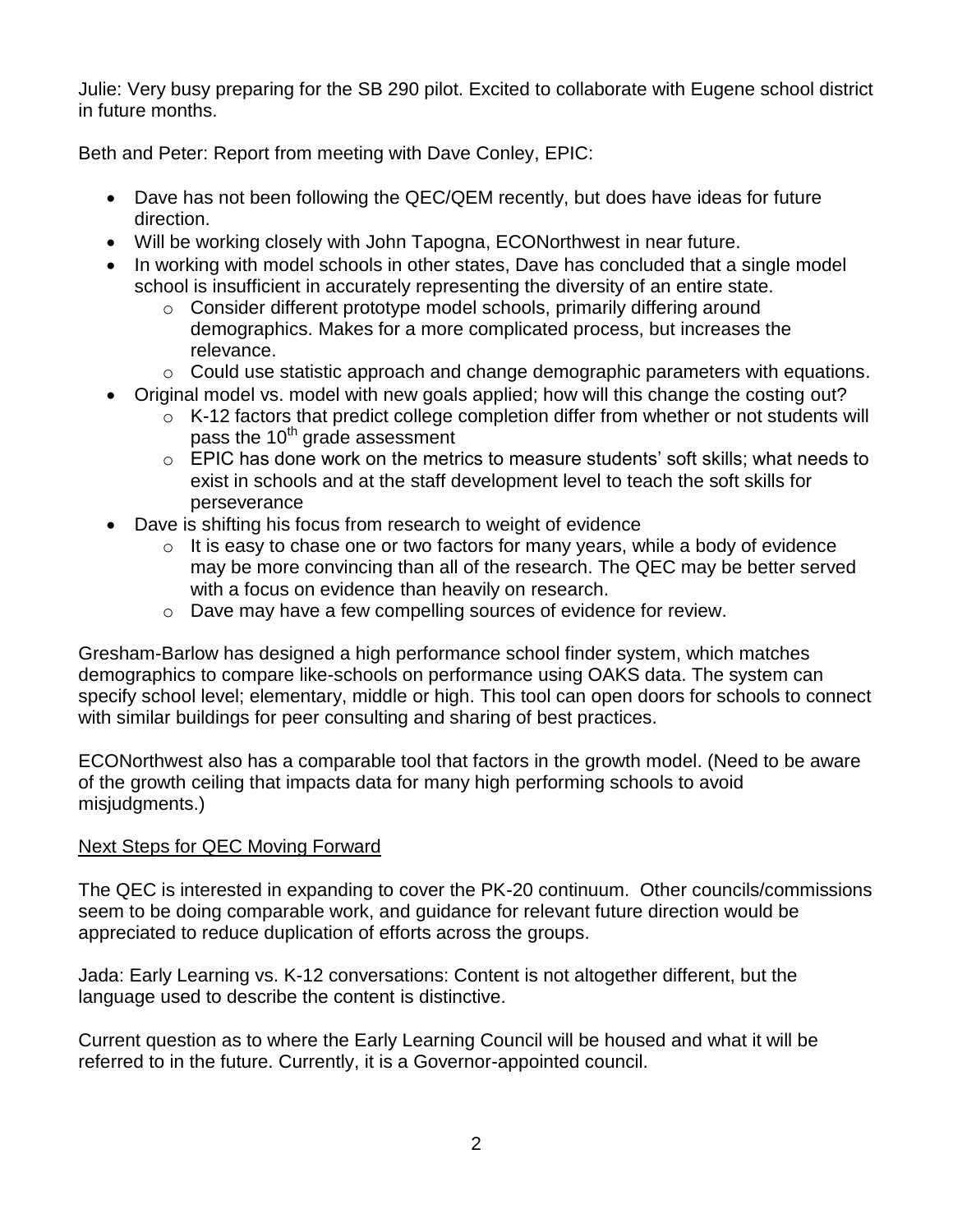Encouraging news to receive the Race to the Top \$20 million grant to strengthen Oregon's early learning system.

Kindergarten readiness assessment is an important measure for successes/needs. SB 248 requires school districts to offer full-day kindergarten beginning with 2015-2016 school year.

Sarah: ODE is striving to shift from a compliance focus to service orientation agency-wide.

What the field has indicated they want from ODE:

- Assistance in analyzing data sets (more than simply reporting)
- Provide support beyond determinations of in or out of compliance
- Regional models to provide support?

ODE needs to identify the pockets of excellence that exist across our state and effectively communicate best practices for replication in struggling schools/districts.

 Tie in implementation; ensure that districts have the resources and supports they need to implement necessary changes and follow them through.

Innovation: Who is doing things differently and successfully? Are there opportunities for pilots?

New ODE mission and value statements have been released, and work is continuing on strategic plan process (analyzing whether or not ODE has the right office structure/necessary resources to implement strategic plan)

Strategic investments include a time component.

OEIB is focusing on five key objectives:

- Complete the design and implement the P-20 structure
- Design and implement high-impact, cost effective initiatives that improve the achievement of all students
- Assess, write, and respond to policies needed to accomplish student achievement initiatives and to create the "loose/tight" direction for Oregon Learns
- Create an outcome-based budget, aligned to initiatives
- Work to build an informed, motivated, and engaged public

May be a place for the QEC to assist the OEIB in carrying out these objectives (5-7 OEIB staff members covering wide spectrum.)

Question for all stakeholders in Oregon Education system: *What do I accomplish in my role in the PK-20 continuum that contributes to the state meeting its 40-40-20 goal?*

Tools available to districts need to be distributed state-wide, not siloed. It is necessary that the field be aware of all the resources they have available at their fingertips.

Districts also collect data that ODE does not have access to that should be shared.

There is often some district-level hesitancy to chase "another way" to look at data.